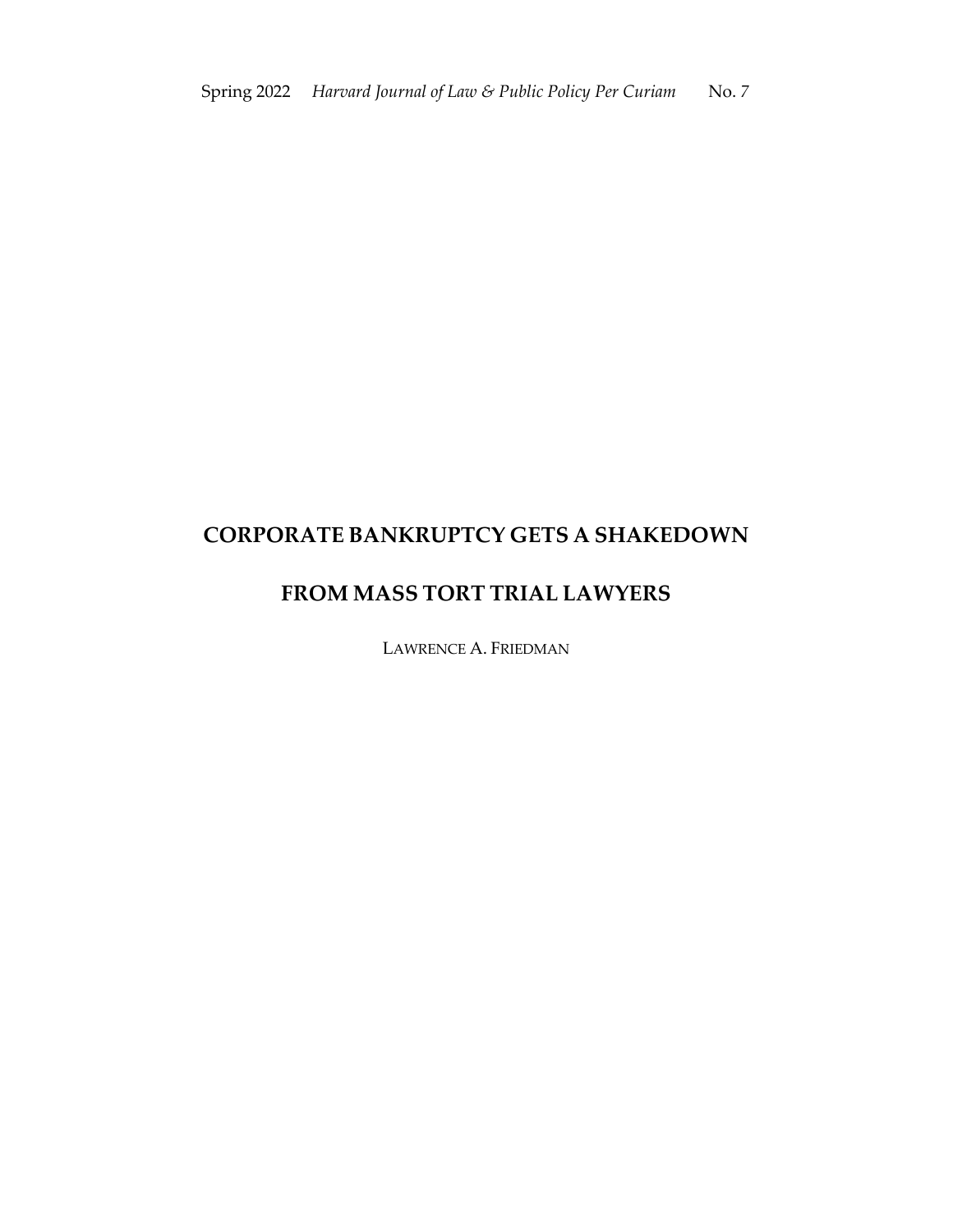## **CORPORATE BANKRUPTCY GETS A SHAKEDOWN FROM MASS TORT TRIAL LAWYERS**

Lawrence A. Friedman<sup>1</sup>

The U.S. corporate reorganization process is, at its core, about restructuring in a manner that maximizes corporate value and then redistributes that value efficiently to creditors of all types (employees, bondholders, etc.), thus staving off liquidation. The corporate bankruptcy system does this reasonably well. Insurance companies, the debtor, creditors and sometimes principals of the debtor come together to chart a course forward and keep the company as a going concern. But a new threat has emerged—mass tort trial lawyers swing into the middle of this exercise and, with some tricks, walk away with cash that might otherwise go to employees, vendors, and other creditors. The scheme relies on a flurry of marketing to create a massive pile of potential tort liability—none of which is able to be fully verified, challenged, or adjudicated within the confines of bankruptcy proceedings—and is designed to threaten every other stakeholder and net the lawyers a big payday. This sketchy shakedown playbook imposes huge costs and takes massive value away from other creditors who get crushed in the trial lawyer gold rush. The best response, short of a major legislative change, would be (1) action through the Judicial Conference to require added up-front disclosure and heightened certification requirements for the lawyers (and others, as the case may be) who help file claims on behalf of tort claimants, and (2) increased judicial oversight through more frequent appointment of claims examiners to review the process by which claims were solicited, evaluated, and submitted, and in doing so help tamp down on abuses.

#### Bankruptcy in America

The framers recognized that bankruptcy is a natural part of commerce and thus a federal government with the power to regulate commerce would naturally have the power to establish uniform bankruptcy laws. The power for Congress to establish uniform bankruptcy laws is found in Article 1, Section 8, Clause 4 of the Constitution. And James Madison, in Federalist 42, explained that "The power of establishing uniform laws of bankruptcy is so intimately connected with the regulation of commerce, and will prevent so many frauds where the parties or their property may lie or be removed into different States, that the expediency of it seems not likely to be drawn into question."

<sup>1</sup> *Lawrence A. Friedman is the Managing Member of Friedman Partners LLC. He was the Director of the Executive Office for U.S. Trustees from 2002-2005 and prior to that served as a Chapter 7 bankruptcy trustee administering more than 10,000 bankruptcy cases.*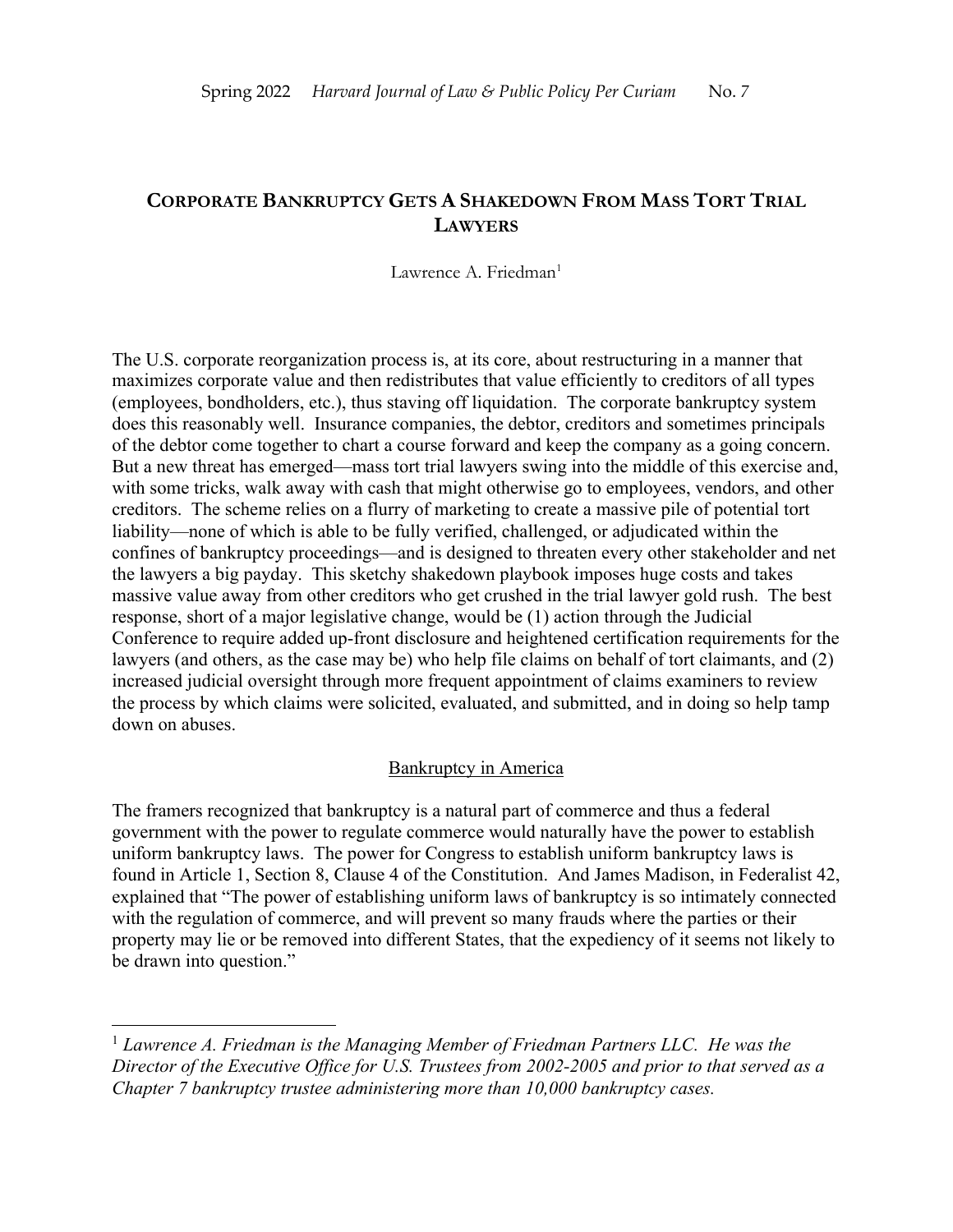The overall goals of the system haven't changed much since the Founding, although the design has evolved from the early 1800's to the modern framework that is embodied in the Bankruptcy Code of 1978. While early bankruptcy laws, reflecting society at the time, were creditor-centric, the laws in more recent times have more delicately balanced the rights of creditors with those of debtors. In the consumer context, creditors' rights are balanced against the debtor's right to a fresh start through Chapter 7 or 13. In the corporate context, the creditors' rights are balanced against the corporation's ability to restructure and thus avoid liquidation via Chapter 11 and newly minted Chapter 5, which streamlines the reorganization process for small businesses.

#### Consumer Bankruptcy Fraud and Systemic Reforms

While the bankruptcy system is known for functioning well, there have been historic episodes where the system ran into trouble or abuse and fraud were too prevalent. For example, twentysome years ago, there used to be a serious fraud and abuse problem with consumer bankruptcies. Between 1989 and 2001, credit card debt almost tripled, from \$238 billion to \$692 billion, and the savings rate steadily declined.<sup>2</sup> The bankruptcy rate jumped 125%. And this happened during an unprecedented time of prosperity in the United States. During this period, it was not uncommon for a debtor to have \$50,000, \$75,000, or even \$100,000 of credit-card debt while claiming household goods and furnishings of less than \$1,500. As a Chapter 7 trustee administering these cases, trying to figure out where all this borrowed money had gone, I began randomly exercising my statutory authority under 11 U.S.C. § 704 to take inventory of debtors' assets and compare them to their bankruptcy schedules. It turned out all too often that the assets I was inventorying in this process were grossly understated. Further investigation revealed that it was often attorneys for the debtors who understated the debtors' assets, playing on the fact that there was really no one auditing or policing the system at that time.

I documented a large portion of this work, and eventually testified several times before the United States Senate regarding my findings, giving evidence of the actual fraud that I had found. I then became the Director of the Executive Office for United States Trustees in 2002. We restructured the Office, creating both civil and criminal enforcement divisions to address the fraud that was documented in the consumer segment of the bankruptcy process. We also created a Significant Accomplishments Reporting System and published annual reports regarding the office's activities during each fiscal year. This structural change to the Office had a profound effect on the fraud problem. During Fiscal Year 2003, the program's enforcement efforts prevented the discharge of approximately \$600 million in unsecured debt. The program also obtained hundreds of injunctions against bankruptcy petition preparers who had violated the bankruptcy code. And we refocused the efforts of Chapter 7 Trustees, who ended up closing more than 40,000 cases and distributing more than \$1.5 billion in funds to creditors.

Congress then passed the Bankruptcy Abuse Prevention and Consumer Protection Act in 2005. The Act, which is still in effect, contained provisions that created a means test to ensure that debtors were placed in the proper Chapter of the Code. Pursuant to the Act, attorneys are now

<sup>2</sup> Tamara Draut & Javier Silva, *Borrowing to Make Ends Meet*, DEMOS (Sept. 2003), https://www.demos.org/sites/default/files/publications/borrowing to make ends meet.pdf [https://perma.cc/HPC2-XBL5].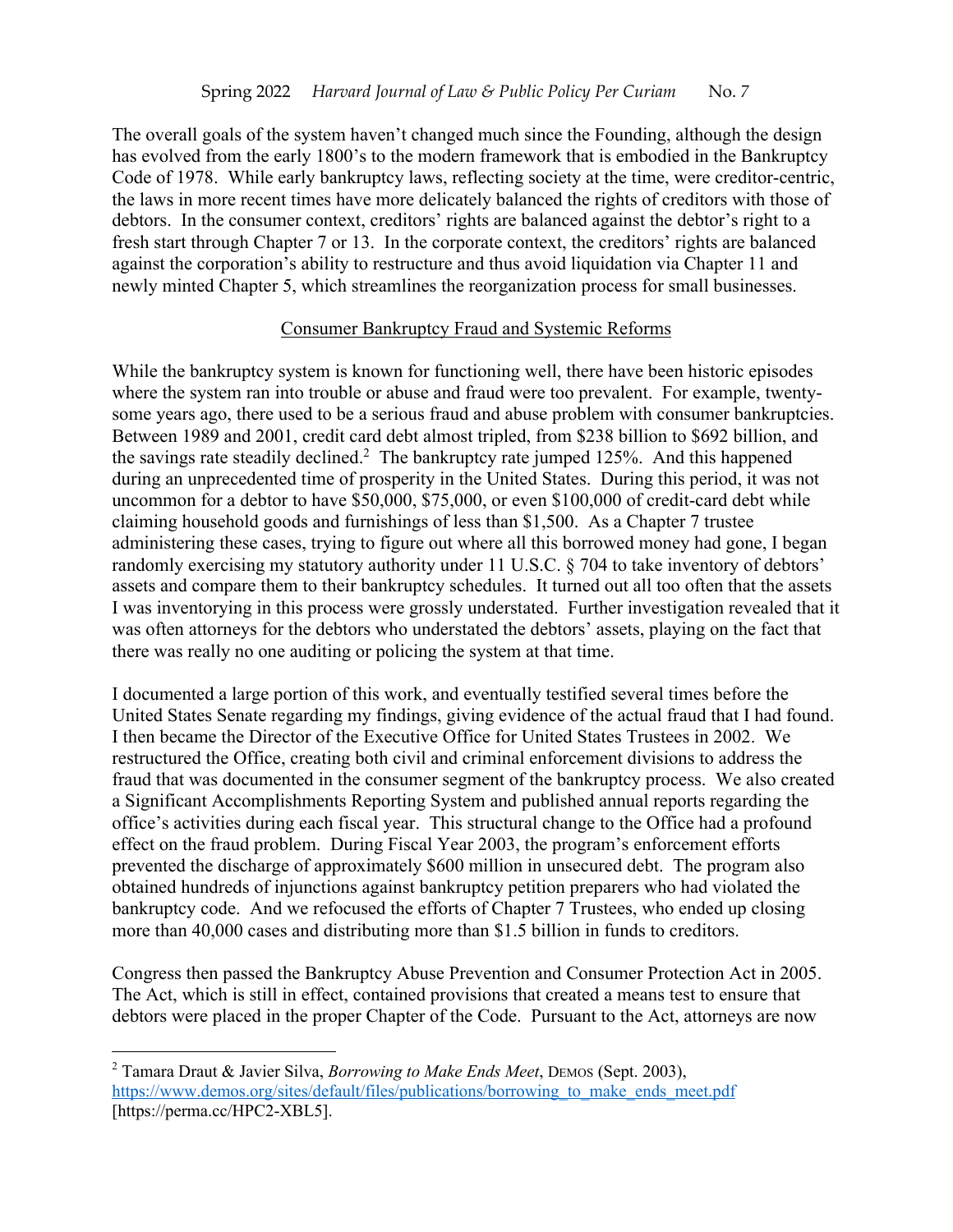required to certify that they have made a reasonable inquiry into the information they place in the schedules of debtors. And there are limitations on who can prepare petitions for debtors, with limits on fees for non-attorney petition preparers.

The structural reforms we made leveled the playing field for both debtors and creditors while ensuring that everyone played by the rules. I left my role as the head of the United States Trustee Program in 2005 knowing that the consumer segment of the bankruptcy system was more transparent and thus more trustworthy.

#### Mass Tort Claims as a Threat to Corporate Bankruptcy Reorganization

The newest fraud problem, and impending peril, comes on the corporate side of the bankruptcy system and involves mass tort trial lawyers bringing their playbook into the bankruptcy courts. The scheme is simple: mass tort trial lawyers set out to generate a crushing number of previously unknown and unaccounted-for claims against the company that is in bankruptcy.

The mass tort trial lawyers engage a full-scale sales operation to further their goal, employing sophisticated "lead generation" teams that find new potential claimants and "lead conversion" specialists that turn the leads into claims with maximum value. The "lead generation" companies invest in all advertising channels, from social media advertising, to online search and mobile maps, to television and radio. These are the types of firms that market "mass tort cases ready to litigate" and offer "zero risk" client acquisition arrangements to help law firms "convert more leads," retain more clients, enhance those clients' claims for maximum potential value, and otherwise provide a conveyer belt of clients and claims.

The plan is to bring a deal-crushing stack of potential claims to the bargaining table. If a case has \$8 billion in assets and \$10 billion in traditional liabilities, the lawyers might look to bring billions more in unexpected tort claims, none of which are able to be fully verified, challenged, or adjudicated within the confines of bankruptcy proceedings that are designed for other purposes. This throws a wrench into the traditional restructuring. It shifts the balance of power in the final deal negotiations by creating a new, burgeoning class of unsecured creditors with claims in the bankruptcy that the debtor and every other creditor have to deal with but which are hard to value with precision within the usual course of bankruptcy proceedings. The scale of the operation and the new class of unsecured creditors forces insurance companies, the debtor, creditors, and sometimes principals of the debtor back to the drawing board, with the mass tort trial lawyers holding a substantial amount of power.

But fear not, the trial lawyers typically offer an easy solution: create a separate fund of cash to be held in trust as the sole source for resolution of the mass tort claims (including mountains of fees for the lawyers). The details can get complicated depending on insurance arrangements and the like. But a typical arrangement entails the debtor offering up a substantial sum certain that is nonetheless a material discount to the total nominal value of the new, burgeoning, hard-to-value class of unsecured mass tort claims. In exchange for getting guaranteed access to this money, the mass tort trial lawyers agree, as a provision in the bankruptcy plan, to look only to this sum certain amount for satisfaction of their clients' claims (and the concomitant fee commitments to the lawyers) and to provide the debtor, again as part of the bankruptcy plan, with a bar on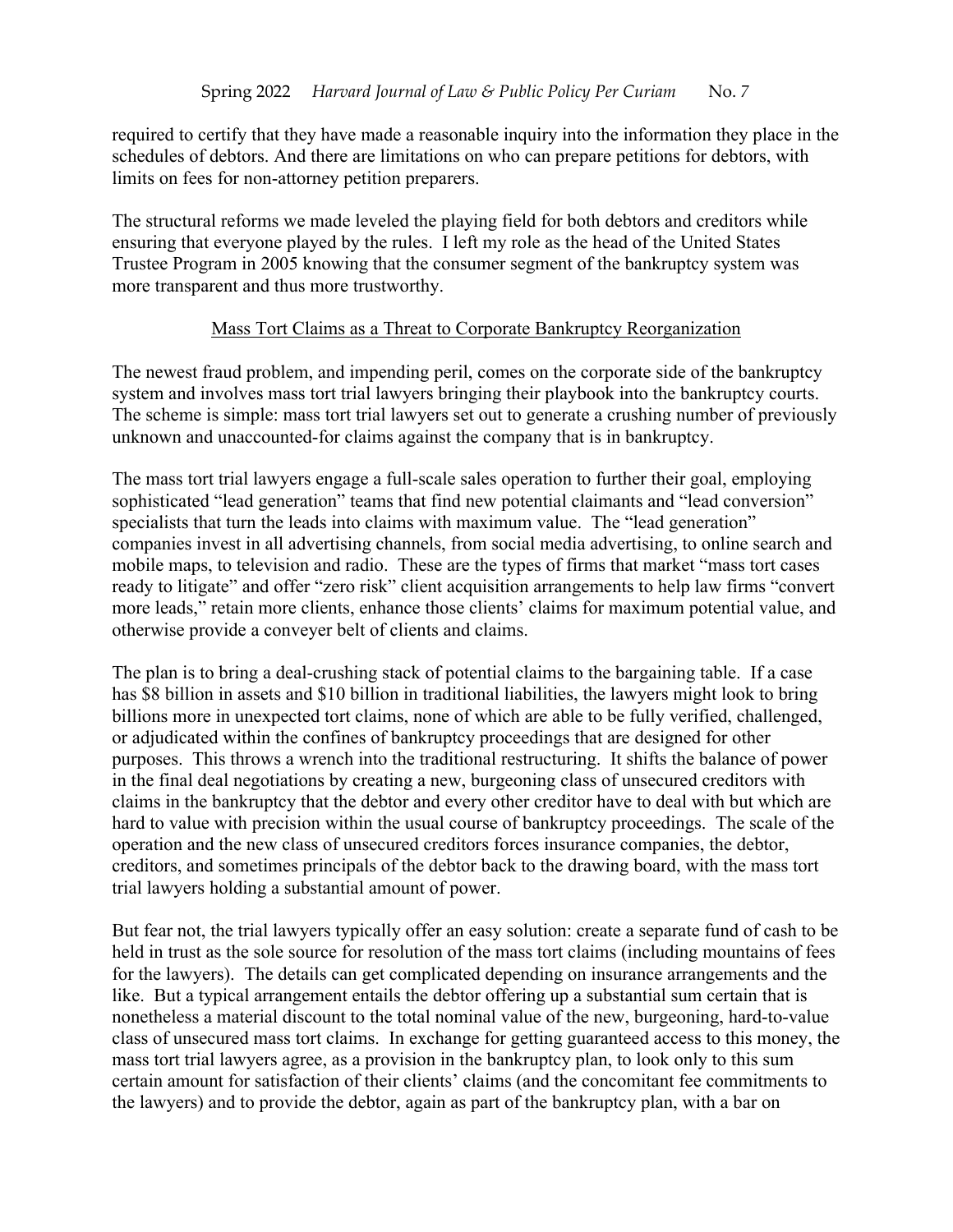additional claims and release for all pertinent future tort claims known and unknown. The creation of this fund (and payday) for the lawyers dislodges the wrench thrown by the trial lawyers, essentially clears the mass tort trial lawyers and the class of unsecured creditors from the playing field, and allows the restructuring to proceed in the traditional fashion with the existing players.

In a lot of ways, the trial lawyer sketchy shakedown playbook in these cases feels a bit like a case of greenmail, the Wall Street tactic that was popular in the 1980s, where a corporate raider buys up shares in a company, threatens a hostile takeover, and then agrees to walk away, sell the shares, and drop the takeover threat when management agrees to purchase the raider's shares at a special, premium price. Like with greenmail, the mass tort trial lawyers initiate aggressive maneuvers that threaten existing participants and then accept a targeted payday in exchange for ceasing the aggressive maneuvers and letting the existing participants continue as before. More specifically, the mass tort trial lawyers use their marketing operations to introduce a threat to every other stakeholder in the process who had predictable expectations of how the bankruptcy would proceed—the "nice bankruptcy process you have here, would be terrible for something to happen to it" moment—and the lawyers then accept a guaranteed pay day from existing creditors who have strong incentive to go along with an offer that can buy peace at a discount to the new stack of unsecured claims with the value-add of the mass tort lawyers giving what amounts to a sweeping injunction against future claims and any future effort to try the same maneuver.<sup>3</sup> Put simply, the mass tort trial lawyers obtain a pay day in exchange for (1) undoing a threat to existing stakeholders that the lawyers themselves helped generate and (2) providing an effective bar on any similar threat coming forward in the future.

#### Tragic Vignette: The Boy Scouts of America Bankruptcy

While resolution of mass tort claims within the bankruptcy process has its roots in asbestos litigation, silicone breast implants, and (more recently) the Purdue Pharma opioids bankruptcy, the current Boy Scouts of America Bankruptcy in Delaware is a searing vignette of how these issues play out in a dramatic case with compelling victims and vast sums of money at stake. 4

At the center of the Boy Scouts bankruptcy are sexual abuse claims. Abuse allegations had dogged the Boy Scouts of America for years, with allegations and litigation growing after a landmark case in 2010 that resulted in \$19.9 million in damages and a court-ordered release in 2012 of internal files on reports of abuse by Boy Scouts of America volunteers.<sup>5</sup> The bankruptcy

<sup>&</sup>lt;sup>3</sup> The bar on future claims combined with the releases for all future claims known and unknown that are the norm in this type of arrangement are not without controversy. There are also constitutional questions, as demonstrated by the current litigation in the United States Court of Appeals for the Second Circuit related to Purdue Pharma and the Sackler Family getting releases from claimants who do not yet even know they have a claim. *See In Re: PURDUE PHARMA, L.P.*, No. 22-85 (2d Cir. 2022).

<sup>4</sup> *In re: Boy Scouts of America and Delaware BSA LLC*, No. 20-bk-10343 (U.S. Bankruptcy Court for the District Court of Delaware).

<sup>5</sup> *See, e.g.*, Becky Yerak & Soma Biswas, *Boy Scouts Draw Plan to Settle With Sex-Abuse Victims, Exit Bankruptcy. Here's What We Know*, THE WALL STREET JOURNAL (Sept. 15, 2021), https://www.wsj.com/articles/the-boy-scouts-bankruptcy-case-what-to-know-11630062000 [https://perma.cc/6N79-MDJ9]; Cara Kelly, Nathan Bomey, & Lindsay Schnell, *Boy Scouts Files Chapter*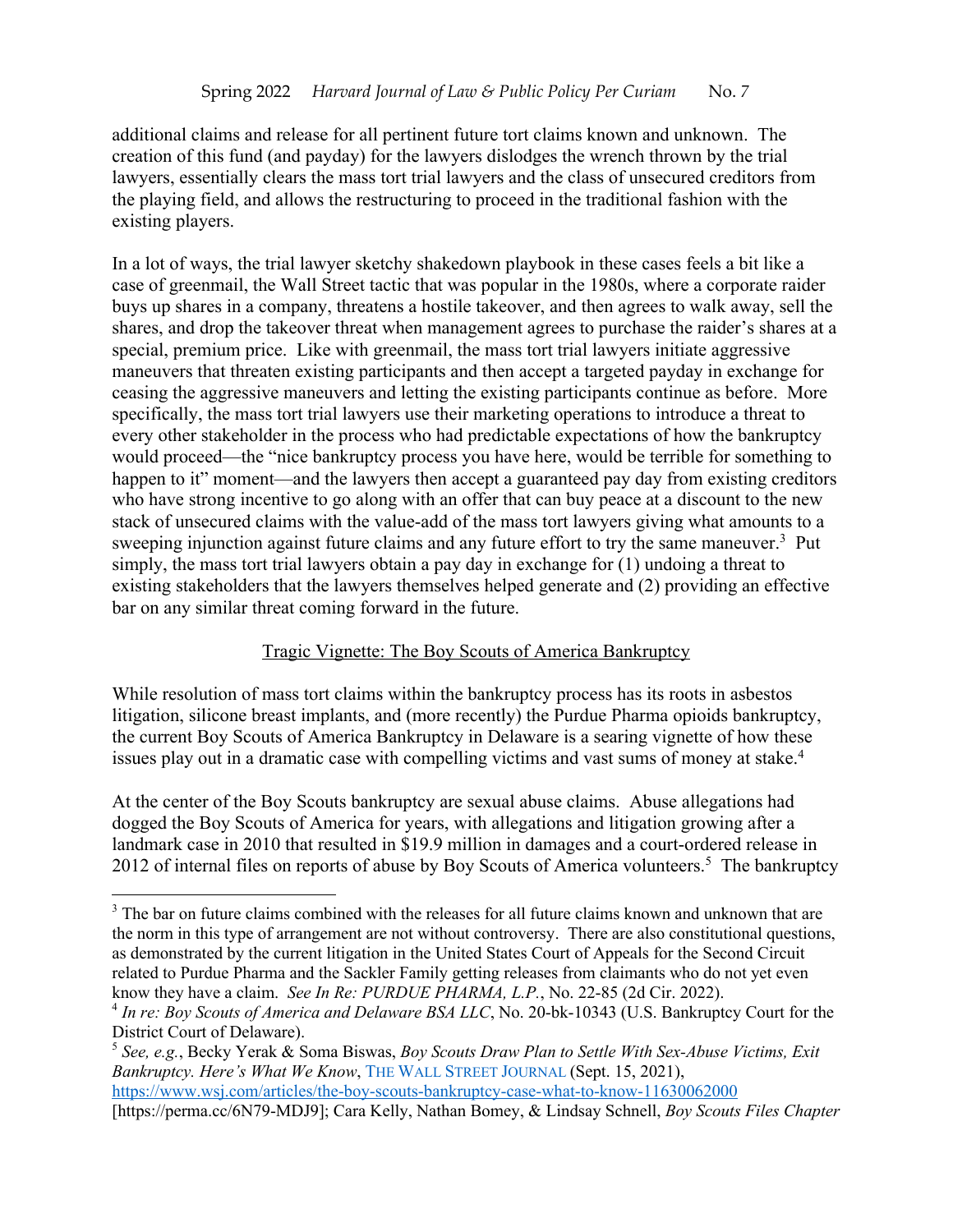in 2020 was explicitly designed to reach a resolution of the ongoing abuse claims and compensate victims.6

At the time of the initial bankruptcy filings, the number of actual lawsuits filed by abuse claimants was less than 300, with the number expected to grow to about 2,000.7 The mass tort trial lawyers then walked in and flipped the proceedings upside down with upwards of 80,000 new sexual abuse claims.<sup>8</sup> More than 55,000 came from a group of 10 law firms that branded itself as the Coalition of Abused Scouts for Justice, entering the case in a concerted push that has generated tension with the official Torts Claimant Committee that the Court originally assigned to speak on behalf of victims.<sup>9</sup>

The scale of the number of new claims has produced a to-be-expected series of allegations from all corners of the case regarding questionable behavior and the tactics involved. There have been repeated clashes between the Tort Claimant Committee and the Coalition of Abused Scouts for Justice. There have been skirmishes over the content of the advertising the mass tort lawyers are deploying, with the Boy Scouts alleging that mass tort lawyers are disseminating false and misleading information about the eventual payout and the claim-filing process in order to sign up victims who might otherwise file a claim without a lawyer or prefer to remain anonymous and out of the case.<sup>10</sup> And there have been allegations from certain insurance carriers that mass tort

*<sup>11</sup> Bankruptcy In The Face Of Thousands Of Child Abuse Allegations*, USA TODAY (Feb. 18, 2020), https://www.usatoday.com/in-depth/news/investigations/2020/02/18/boy-scouts-bsa-chapter-11-<br>bankruptcy-sexual-abuse-cases/1301187001/ [https://perma.cc/8Z4B-LSTS].

<sup>&</sup>lt;sup>6</sup> See, e.g., Randall Chase, *EXPLAINER: What's At Stake In Boys Scouts Bankruptcy Case*, ASSOCIATED PRESS (Aug. 11, 2021).

<sup>7</sup> Cara Kelly, Nathan Bomey, & Lindsay Schnell, *Boy Scouts Files Chapter 11 Bankruptcy In The Face Of Thousands Of Child Abuse Allegations*, USA Today (Feb. 18, 2020), https://www.usatoday.com/indepth/news/investigations/2020/02/18/boy-scouts-bsa-chapter-11-bankruptcy-sexual-abusecases/1301187001/ [https://perma.cc/8Z4B-LSTS].

<sup>8</sup> Cara Kelly, *Boy Scouts of America Bankruptcy Update: Key Agreement Reached Ahead Of Confirmation Hearing*, USA TODAY (Dec. 15, 2021),

https://www.usatoday.com/story/news/investigations/2021/12/15/boy-scouts-bankruptcy-update-whatknow-settlements-more/6439683001/ [https://perma.cc/858J-CF3D].

<sup>9</sup> Rachel Axon, *Nearly 90,000 File Sexual Abuse Claims Against The Boy Scouts in Unprecedented Case*, USA TODAY (Nov. 16, 2020), https://www.usatoday.com/story/news/investigations/2020/11/16/boyscouts-face-nearly-90-000-sex-abuse-claims-bankruptcy-case/6284153002/ [https://perma.cc/3PZX-Z9Z6]; Rachel Axon & Cara Kelly, *Boy Scouts Abuse Claims May Become Largest Case Against A Single National Organization*, USA TODAY (Oct. 23, 2020),

https://www.usatoday.com/story/news/investigations/2020/10/23/boy-scouts-sex-abuse-claims-maygrow-tens-thousands/3718751001/ [https://perma.cc/NAF5-WFRC].

<sup>10</sup> *See, e.g.*, Elise Hansen, *Boy Scouts Seek To Curtail 'Misleading' Abuse Claim Notices*, LAW360 (Aug. 25, 2020), https://www.law360.com/articles/1304420/boy-scouts-seek-to-curtail-misleading-abuse-claimnotices [https://perma.cc/AGF4-GKZT]; Eric T. Chaffin, *Amid Increasing Lawsuits, Boy Scouts Complain About Legal Ads*, NEW YORK LEGAL EXAMINER(Oct. 1, 2020),

https://newyork.legalexaminer.com/legal/amid-increasing-lawsuits-boy-scouts-complain-about-legal-ads/ [https://perma.cc/HF5G-RTJ7]; Andrew Karpan, *Firms Told To Stop Running 'Misleading' Ads In Scouts' Ch. 11*, LAW360 (Sept. 17, 2020), https://www.law360.com/articles/1311173/firms-told-to-stoprunning-misleading-ads-in-scouts-ch-11 [https://perma.cc/4H2A-6LVU].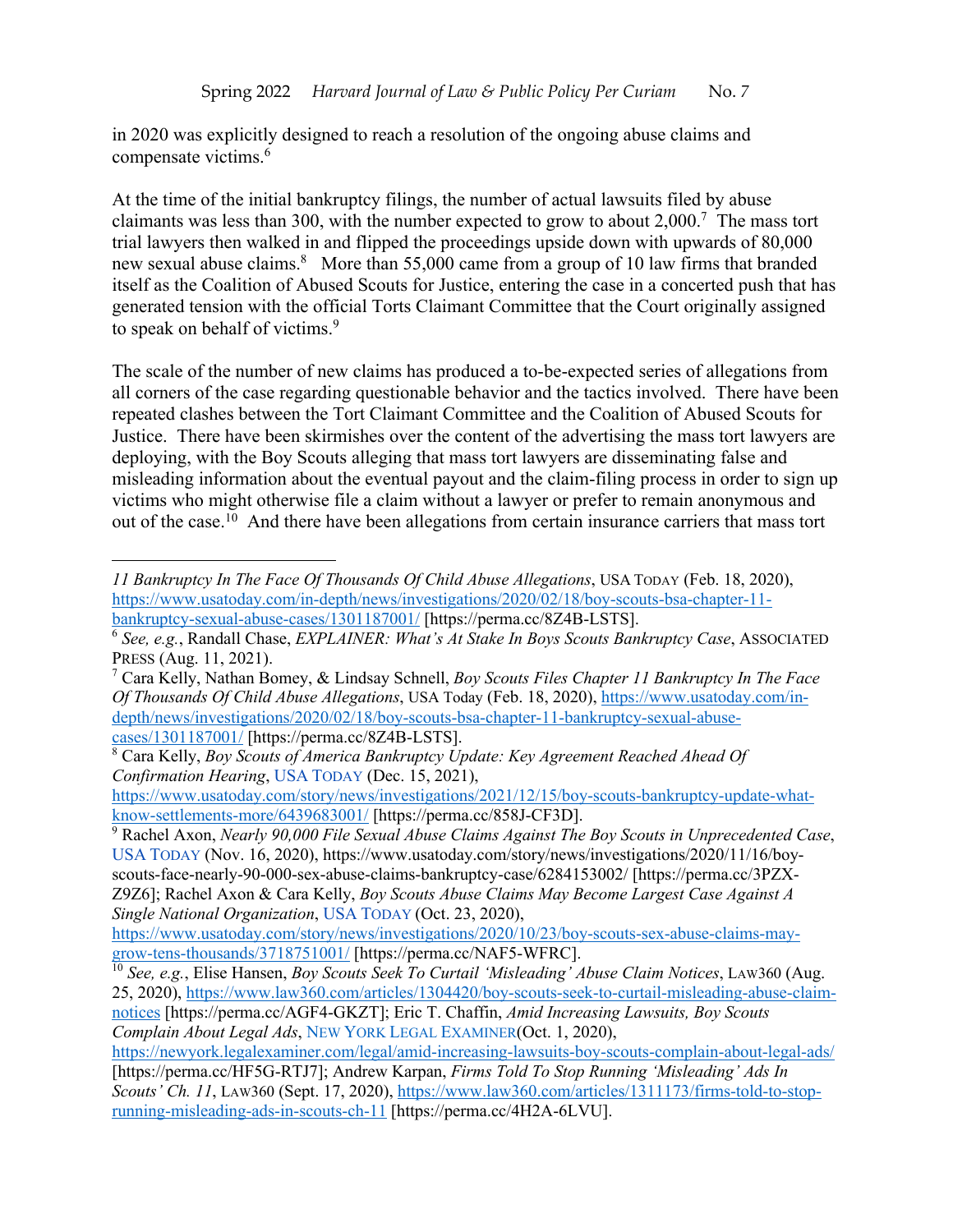lawyers in the case cut corners in filing thousands of unvetted, potentially fraudulent claims.<sup>11</sup> The judge in the case, Chief Judge Laurie Selber Silverstein, has stepped in more than once to police the tactics and maneuvering, including on the question of the misleading advertisements, where she made clear that, at least as to some of the allegations, "the statements are false and misleading and shall be removed."12

With these contours, it is no surprise that the mass tort trial lawyers are now in position consistent with their sketchy shakedown playbook—to hold up the proceedings in exchange for a massive payday, that the costs of the proceedings themselves are skyrocketing, and that there is now a real risk that all of this will dilute the money available for the original victims whose claims were the impetus for the bankruptcy filing in the first place.13 For example, recent reports are that the bill for the Boy Scouts's professionals and those hired by the official creditors' committees will be more than \$205 million, which is approaching the size of the trust for survivors that has been part of ongoing settlement discussions. Experts have noted with alarm that the bills for lawyers and others in connection with the fraught proceedings are on a path to being more than 40% of the Boy Scouts of America's self-reported assets, whereas in past megabankruptcies the fees are more like 2-3%, and certainly less than 10%.<sup>14</sup>

## Stopping the Abuses and Helping Victims

Make no mistake, there is a real problem here. Corporate bankruptcy reorganization is about dividing the limited assets of a distressed company. The mass tort trial lawyer gambit here nets the lawyers and their marketing teams a big payday, but it imposes huge costs and takes massive value away from other creditors, including employees, vendors, and—as in the case of the Boy Scouts bankruptcy—real victims who are getting crushed in the trial lawyer gold rush.

One systematic way to respond to the problem here is legislation from Congress. Congress could pass legislation to try and force disclosure of how claims are generated and otherwise more aggressively regulate the full-scale sales operations that the mass tort trial lawyers use to run their gambit in these bankruptcy cases, for example. But, even setting aside other concerns such legislation might raise, relying on Congressional action doesn't often produce high hopes for solving real world problems in a timely fashion. As recent events in Congress have demonstrated, the path forward for any substantive, non-mandatory legislation, particularly judicial reform legislation, is questionable. Passing the Bankruptcy Abuse Prevention and

https://www.law.com/thelegalintelligencer/2021/02/04/plaintiffs-firms-flooded-boy-scout-bankruptcywith-unvetted-potentially-fraudulent-civil-claims-insurers-allege/ [https://perma.cc/6ABZ-AQEL].

<sup>&</sup>lt;sup>11</sup> Max Mitchell, *Plaintiffs Firms Flooded Boy Scouts Bankruptcy With Unvetted, Potentially Fraudulent Civil Claims, Insurers Allege*, LAW.COM (Feb. 4, 2021),

<sup>12</sup> Andrew Karpan, *Firms Told To Stop Running 'Misleading' Ads In Scouts' Ch. 11*, LAW360 (Sept. 17, 2020), https://www.law360.com/articles/1311173/firms-told-to-stop-running-misleading-ads-in-scoutsch-11 [https://perma.cc/2QRH-KJHU].

<sup>13</sup> Cara Kelly, *Big winners in the Boy Scouts bankruptcy? Attorneys, who could walk away with \$1 billion*, *USA Today* (Dec. 10, 2021), https://www.usatoday.com/story/news/investigations/2021/12/10/boy-scoutbankruptcy-sexual-abuse-settlement-attorney-fees/8887578002/ [https://perma.cc/P5BK-UDCJ].  $\overline{14}$  *Id.*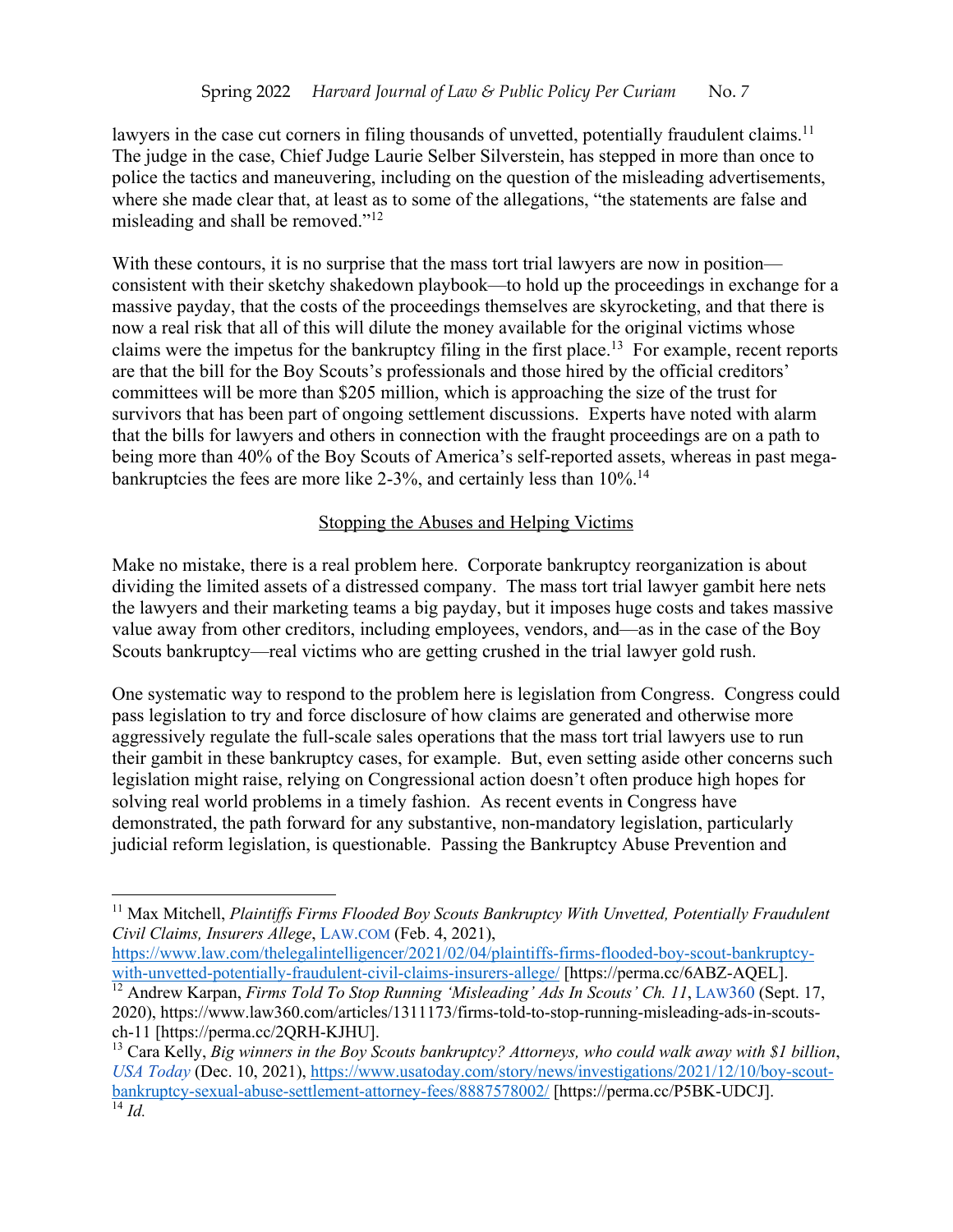Consumer Protection Act in 2005 took nearly 10 years during a different time in terms of Congressional cooperation and ability to forge bipartisan consensus around reforms to courts.

Another potential avenue for structural reform in this area, short of legislative action, would be action through the Judicial Conference's Committee on Rules of Practice and Procedure to require more up-front disclosure and heightened certification requirements for the lawyers (and others, as the case may be) who help file claims in the bankruptcy process on behalf of tort claimants. The Rules Enabling Act, 28 U.S.C. §§ 2071-2077, authorizes the Supreme Court of the United States to prescribe general rules of practice and procedure for the federal courts, including the bankruptcy courts. Related to this authority is the power that Bankruptcy Rule 9009 gives to the Judicial Conference to prescribe the official forms that, pursuant to the Rule, shall be used in federal bankruptcy proceedings without alteration (except as otherwise provided in the bankruptcy rules, in a particular Official Form, or in the national instructions for a particular Official Form). 15

Changing the pertinent Bankruptcy Rules themselves to heighten oversight of the claimgeneration process—for example, by requiring that third-party providers employed by mass tort trial lawyers be retained subject to an order of the bankruptcy court (like any other professional employed in furtherance of the bankruptcy), with the estate as the locus for payment and therefore greater transparency—would be a two- to three-year process (likely as a complement to updates to the Official Forms, as discussed below). 16 The Advisory Committee on Bankruptcy would evaluate the proposal in the first instance, seek permission from the full Judicial Conference's Committee on Rules of Practice and Procedure, better known as the Federal Rules Committee, to publish a draft of any contemplated amendment that the Advisory Committee thought worth pursuing, and then choose ultimately to transmit the amendment as contemplated to the full Federal Rules Committee (or not) based on comments from the bench, bar, and general public. The Federal Rules Committee would then independently review the findings of the Advisory Committee and, if satisfied, recommend changes to the Judicial Conference itself, which in turn would recommend the changes to the Supreme Court of the United States (or not), at which point the Supreme Court would consider the proposal and ultimately be the entity to promulgate any change to the pertinent rules.

There is also a complementary path that the Federal Rules Committee could follow while fullscale rule changes were in process: changing the Official Forms for the federal bankruptcy proceedings. This is how the Federal Rules Committee tackled some meaningful reform efforts when I was an ex officio member during my tenure as Director of the Executive Office for United States Trustees. In the aftermath of the high-profile National Mortgage Settlement, the Federal Rules Committee revamped the official proof of claim form for mortgage debts, changing how the official form addressed deficiencies and how claims that might change based on contractual language are treated in the filing process—for example, mortgage claim holders

<sup>15</sup> *Permitted Changes to Official Bankruptcy Forms*, UNITED STATES COURTS, https://www.uscourts.gov/rules-policies/about-rulemaking-process/permitted-changes-officialbankruptcy-forms [https://perma.cc/A5PS-UBUC].

<sup>&</sup>lt;sup>16</sup> *About the Rulemaking Process*, UNITED STATES COURTS, https://www.uscourts.gov/rules-policies/aboutrulemaking-process [https://perma.cc/N42G-94EJ].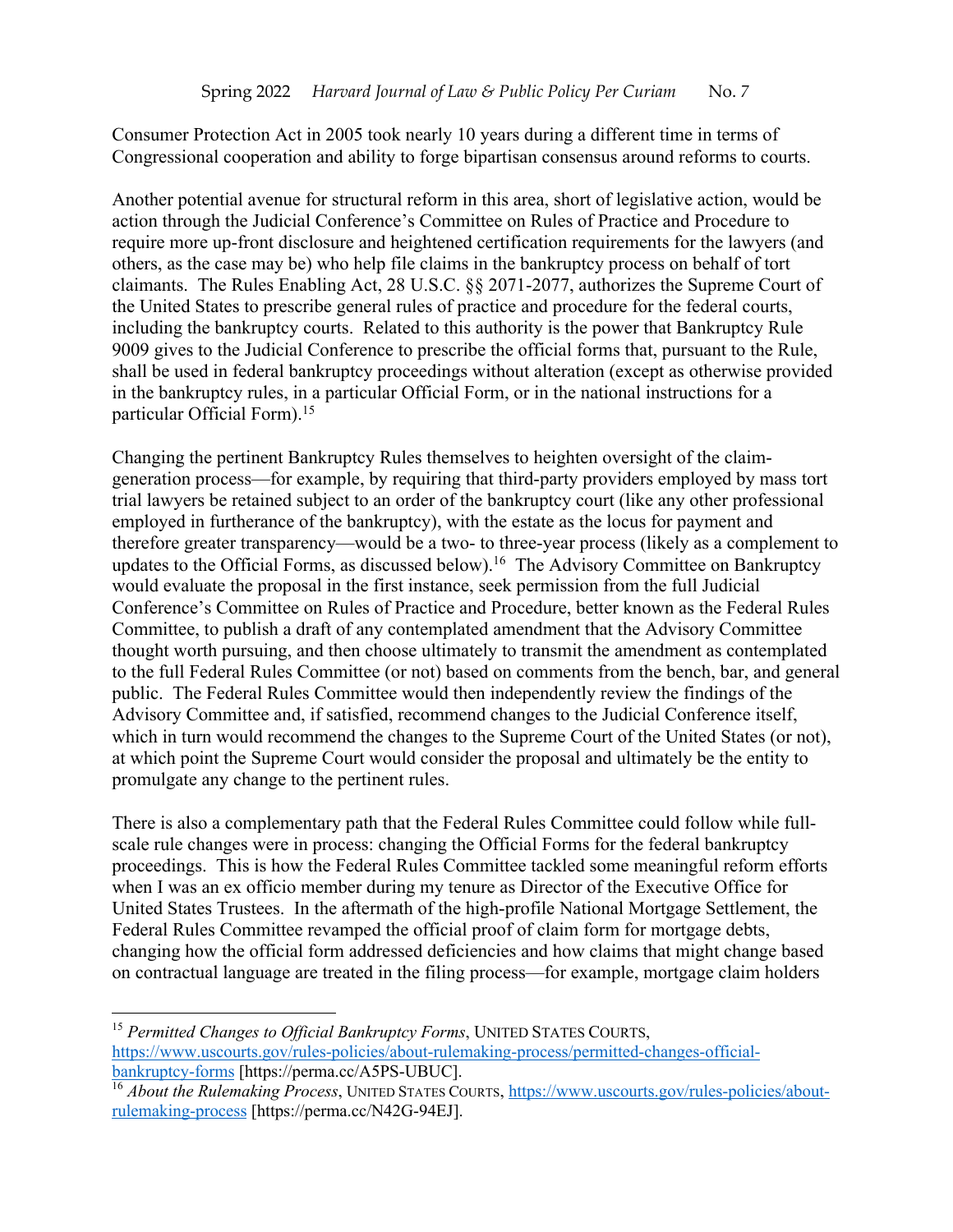must now give notice in the bankruptcy case in advance of any change in the amount of the monthly claim amount.<sup>17</sup> Similarly, after the Supreme Court held that the Fair Debt Collection Practices Act did not apply to the filing of a proof of claim form in bankruptcy in *Midland Funding, LLC v. Johnson*, <sup>18</sup> the Federal Rules Committee revamped the official proof of claim form to require a prominently placed clear statement disclosing that the debt may be subject to legal defenses. In both these instances, the changes to the Official Forms added additional requirements, disclosures, and detail in the initial claim-filing process to serve an informationforcing function and add transparency and trust to the system where it might have been lacking before. This same approach could be deployed in a matter of months in response to the current mass tort problems, with real systematic benefits.

Yet another expedient and meaningful option for addressing the real concerns here would be for bankruptcy judges to increase transparency through proactive appointment of claims examiners. Bankruptcy judges are in a position to do this right away. They have the power to appoint claims examiners pursuant to 11 U.S.C. § 1104. And this would not be a wholly novel approach. The use of examiners has grown dramatically since the United States Trustee Program sought the use of them in Enron, WorldCom, and Adelphia, and the appointment of examiners for particular matters within an ongoing bankruptcy proceeding (such as examiners to shed light on fees sought by all professionals in a case) is not uncommon. Examiners can serve many purposes, but the common theme is that they do not work to fully adjudicate questions in their topic area, but instead perform an investigative function and file detailed reports regarding the matters they were tasked with investigating. These reports serve many beneficial purposes. For example, they help consolidate key information, aiding with eventual discovery and other related reviews, including any involvement by other departments within agencies like the Department of Justice and the Securities and Exchange Commission. And, perhaps most importantly, the examiner reports, which can often be multi-volume affairs, pull back the curtain to shine light on what is actually happening in the bankruptcy proceedings or what precipitated the debtor's insolvency.

The appointment of claims examiners in cases where large numbers of tort claims are brought into the bankruptcy proceedings would shed light on who is submitting the unsecured mass tort claims, how the claims were solicited, sourced, and evaluated prior to submission (if at all), what representations have been made to claimants, and whether victims are being subjected to abuse or mistreatment in connection with the sourcing and submission process. This would help reveal questionable behavior and help courts take corrective action in response. A claims examiner is the best way to decipher how a few hundred actual and expected claims suddenly balloons to become over 80,000 claims, what fees are reasonable in such scenarios, and whether judicial intervention is needed to protect victims from their own lawyers. In addition to serving a responsive function in these cases, the increased transparency that systematic use of claims examiners would drive is exactly what is needed to help tamp down and dissuade future abuses.

\* \* \*

<sup>17</sup> *See, e.g.*, Bankruptcy Rule 3002.1, Notice Relating to Claims Secured by Security Interest in the Debtor's Principal Residence, and 2011 Committee Notes on Rules.  $18$  137 S.Ct 1407 (2017).